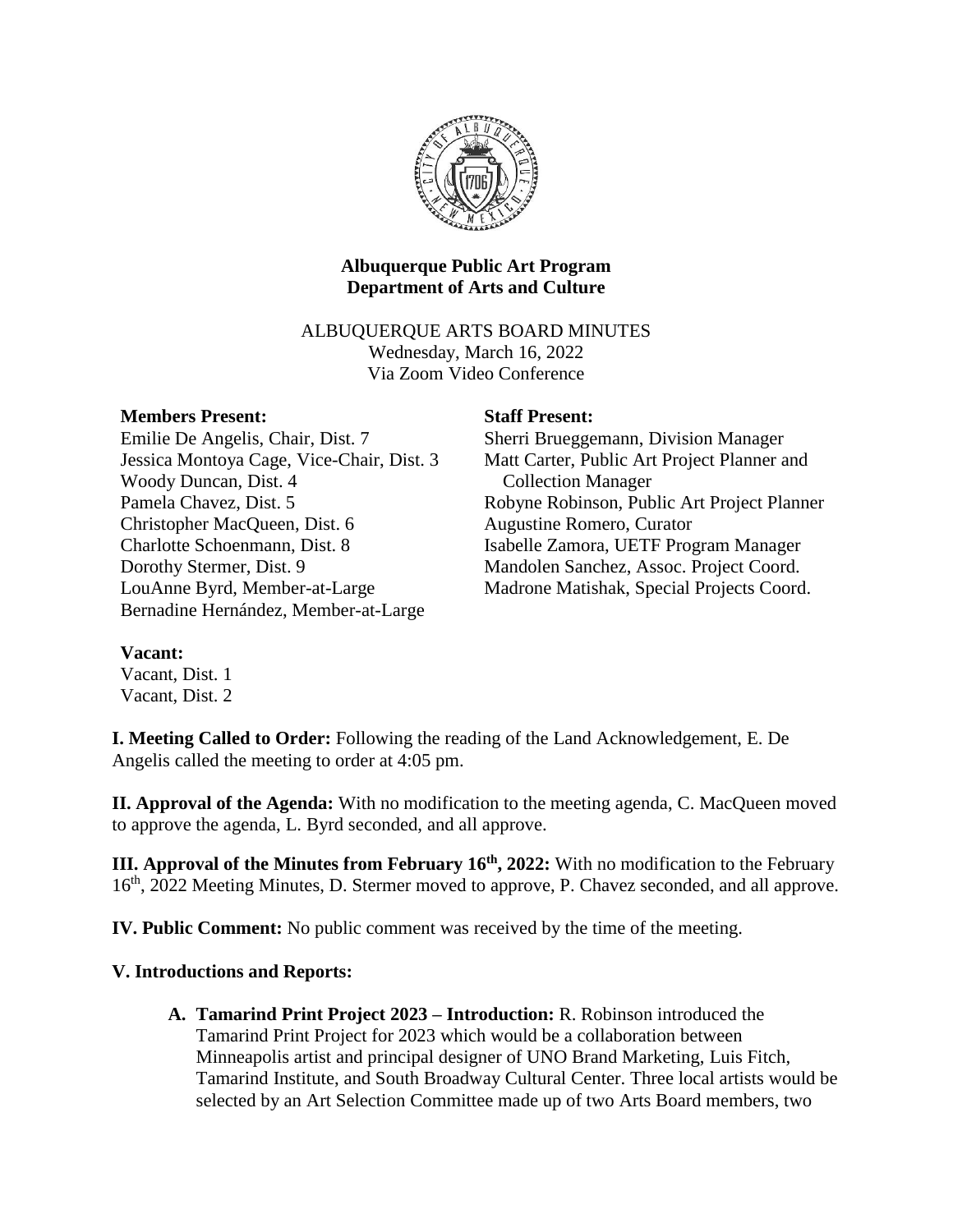Tamarind staff members, SBCC Gallery Curator A. Romero, and L. Fitch. The project would include a public workshop on wheat paste printing and stencil making at SBCC, an arts business development review with UNM art students, a printmaking project with Tamarind student printers, an exhibition of the three selected printmakers and L. Fitch, and a possible mural at the SBCC. Two copies of the print editions would be acquired into the collection. More budget information should be available next month. The timeline is in 2023 with the SBCC workshop at the beginning of the year and the artist selection and printing in late spring/early summer. Would be a direct selection of L. Fitch as the lead artist who would also lead the training workshops and be part of the Art Selection Committee for the three local artists.

- **B. Unsolicited Proposals Committee Report:** The Unsolicited Proposals Committee would like to recommend a proposal for a temporary dance performance piece in collaboration with Keshet Dance & Center for the Arts, Albuquerque BioPark, and the National Water Dance Project for Board approval. The Arts Board would purchase the Fine Art Dance Scores that are generated as a result of the process, photographs from the event, and a high-quality video of the full day of dances for \$5,000. There was some discussion about Public Art working to find more opportunities for presenting video pieces in public spaces, context of funds allocated to unsolicited proposals, and temporary public art in the past two years. C. Schoenmann asked who would take the photographs and video. There is not a specific videographer or photographer, but it will be made clear that Public Art will need high-quality photographs and video to enter the collection. J. Montoya Cage moved to approve the proposal, D. Stermer seconded, and all approve.
- **C. Rail Trail Design Artist Selection Process – Introduction:** S. Brueggemann updated the Arts Board on the Rail Trail project that continues to move forward. The Project Management Team have emphasized that good design is critical to the success of the project so it has been established that any landscaping or engineering firms that work on the project should include an artist on their design team. They have requested to use the Arts Board selection process to select the artist in the form of a Request for Qualifications. The Arts Board selection process was also used in the development and design of the Big I which is a similar scale and scope of the Rail Trail Design project.
- **D. DEIA/Governance Committee Report:** E. De Angelis reported that the first batch of guideline changes is in the City Attorney's office for legal feedback. The committee has started working on the commissioning part of the guidelines. Board members were asked to provide their thoughts and feedback about asking artists to disclose any City contracts that they've had with any department as well as any previous work with the City and Public Art and how much that information may be weighed in selecting artists so that opportunities are not closed off or too restrictive. Multiple members added that if individuals are asked to disclose this information, organizations should also be asked to disclose information and suggested a phasing process in adopting a practice of asking for disclosure. Part of the process is having increased outreach to individuals and organizations, maybe in the form of workshops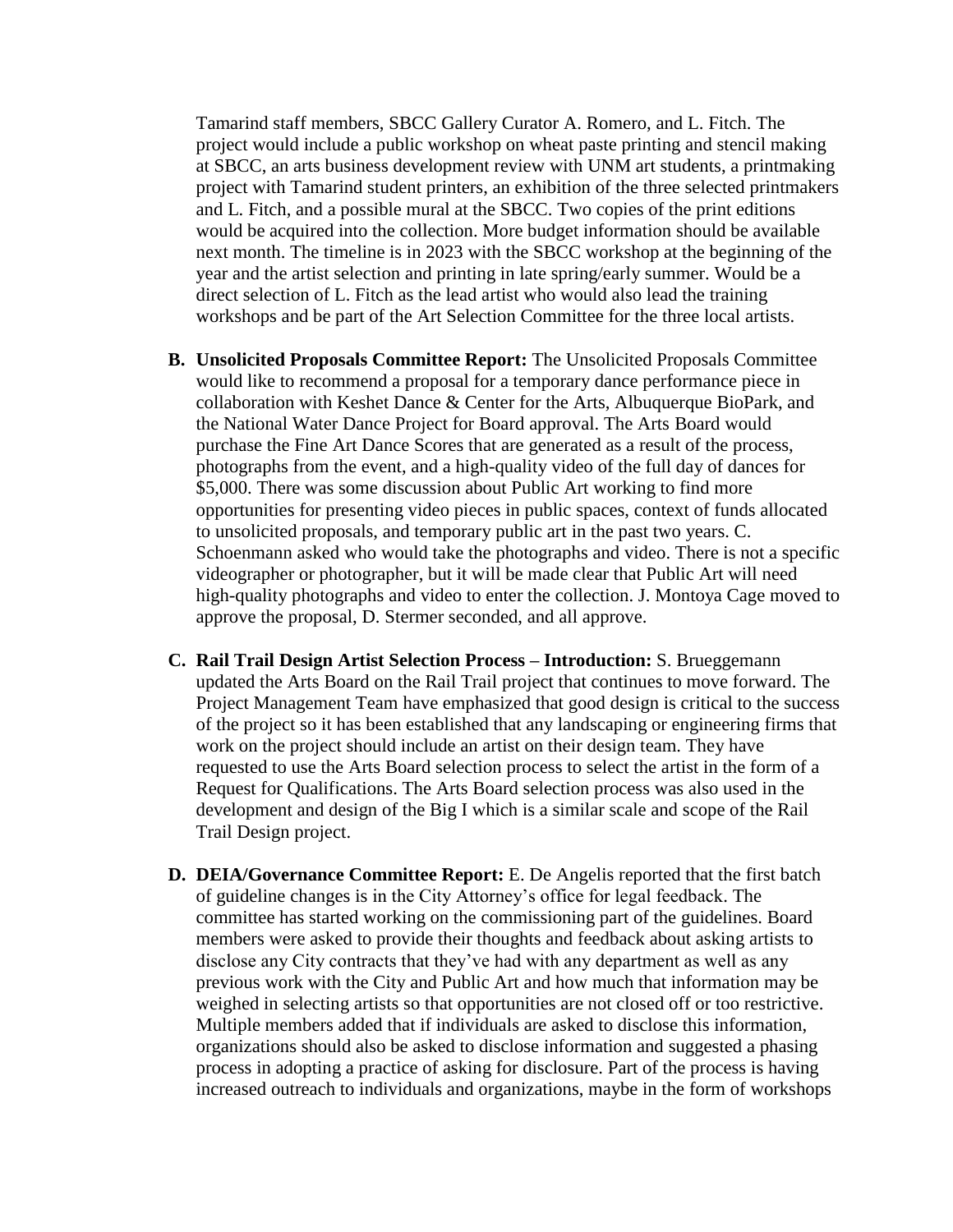for how to apply for Public Art projects for a broader response and larger artist network.

# **VI. Approvals:**

- **A. Metro Youth Arts Show Gordon Church Purchase Award:** W. Duncan discussed the Metro Youth Selection Committee process for selecting works. M. Sanchez provided an update on the committee's selections and S. Brueggemann gave some background about the Metro Youth Arts Show Gordon Church Purchase Award. D. Stermer moved to ratify the Metro Youth Selection Committee's recommendations for the three works at \$200 each and J. Montoya Cage seconded. The motion passed unanimously.
- **B. Ratification of Nicholas Otero Spanish Market Purchases:** In 2020, a call for submissions for Spanish Market purchases was sent out to try to get money into the hands of artists since Spanish Market was constrained due to the pandemic. Nicholas Otero submitted two works that ultimately sold while they were being recommended for purchase. The artist's understanding was that he was submitting works like what would be at Spanish Market that could be purchased. He created two new works that have been delivered to the Public Art office that are similar in scale and technique to the ones originally submitted. Funds have already been released to the artist as was the intent for all artist works that were selected. After a lengthy discussion about the original submissions and the ones that were delivered, the Board agreed to postpone the ratification until the pieces can be viewed in person or another option can be presented. Staff will reach out to the artist to see if he has a second option for the Board as an alternative to the altarpiece that was delivered. Board members are also welcome to visit the Public Art office to view the pieces in person. A committee was established to work with staff on the next steps that includes: E. De Angelis, C. MacQueen, and W. Duncan.

## **VII. Announcements/Ongoing Project Updates:**

- **A. Chair's Announcements:** The DEIA Committee is continuing work on scheduling anti-racism trainings for the Board. D. Stermer and E. De Angelis discussed their meetings with their City Councilors.
- **B. Board Announcements:** J. Montoya Cage announced that she has changed jobs. W. Duncan announced that he has a watercolor piece in the Master Works of NM Exhibition. C. Schoenmann expressed appreciation for the works hanging at the North Domingo Baca Multigenerational Center.
- **C. Project Updates:** Pittsburgh has put out a survey to artist community about being engaged with public art. Staff will compare the Pittsburgh survey to the survey questions developed last year to create one identical to Pittsburgh to send to artists. Staff gave an overview of all Albuquerque Arts Board projects including: the employee art show at South Broadway Cultural Center, International District Library